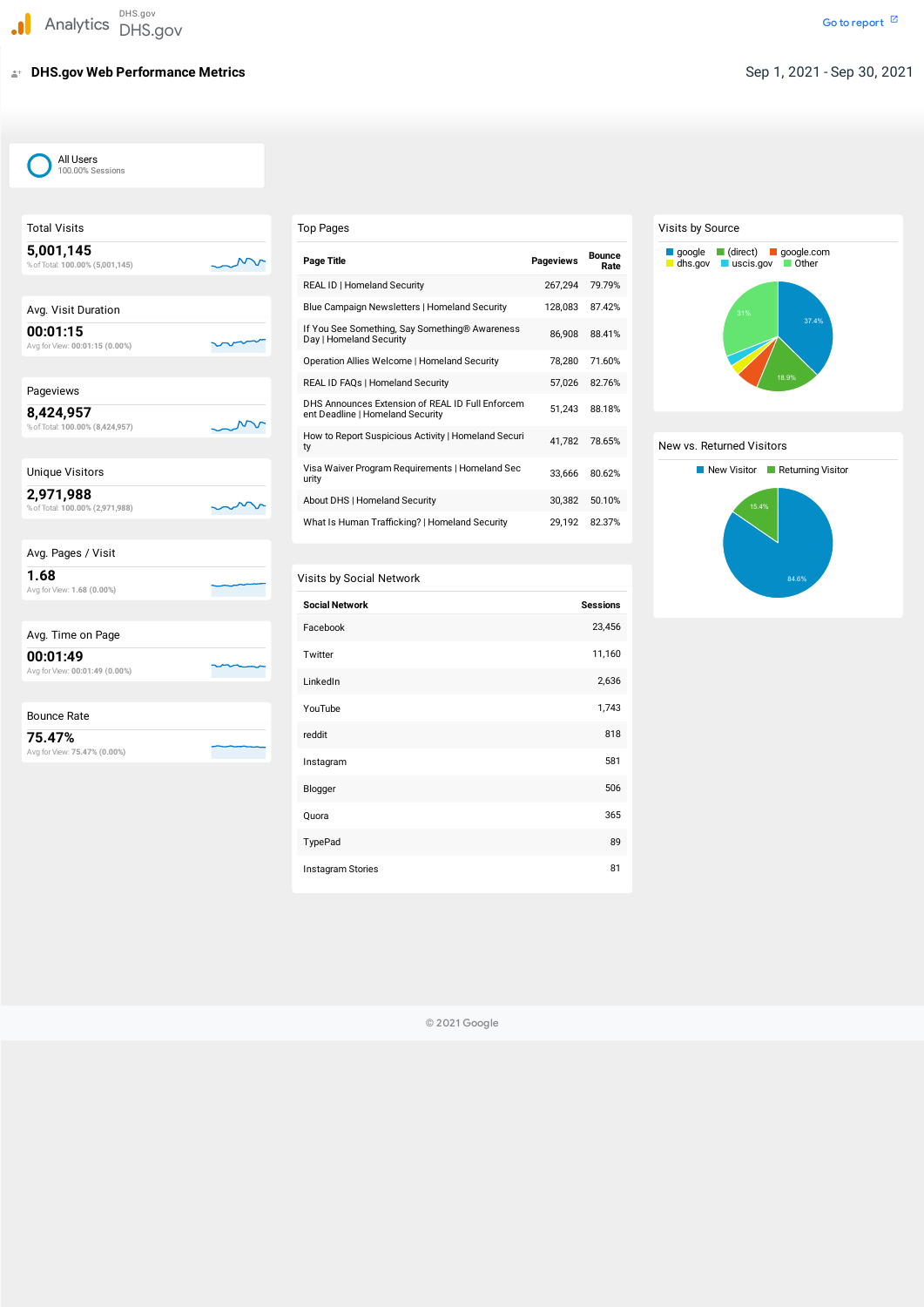# **DHS.gov Search Performance Metrics** Sep 1, 2021 - Sep 30, 2021

| DHS.gov<br>Analytics DHS.gov                 |                                                                   |
|----------------------------------------------|-------------------------------------------------------------------|
| <b>DHS.gov Search Performance Metrics</b>    |                                                                   |
|                                              |                                                                   |
| All Users<br>100.00% Sessions                |                                                                   |
|                                              |                                                                   |
| Visits to DHS.gov                            | Top Internal Searches by Se                                       |
| 5,001,145<br>% of Total: 100.00% (5,001,145) | <b>Search Term</b>                                                |
|                                              | global entry                                                      |
| <b>Total Internal Searches</b>               | jobs                                                              |
| 72,504<br>% of Total: 100.00% (72,504)       | covid                                                             |
|                                              | careers                                                           |
| <b>Total External Searches (Google)</b>      | tps el salvador                                                   |
| 764,965<br>% of Total: 15.30% (5,001,145)    | WENCHWRENCH                                                       |
|                                              |                                                                   |
|                                              | Careers                                                           |
|                                              | case status                                                       |
|                                              | cybersecurity                                                     |
|                                              | trusted traveler program                                          |
|                                              |                                                                   |
|                                              | <b>Top External Searches (Goo</b>                                 |
|                                              | <b>Page Title</b>                                                 |
|                                              | Blue Campaign Newsletters   Ho                                    |
|                                              | REAL ID   Homeland Security                                       |
|                                              | National Terrorism Advisory Sys<br>t 13, 2021   Homeland Security |
|                                              | DHS Announces Extension of RI<br>ment Deadline   Homeland Secu    |
|                                              | What Is Human Trafficking?   Ho                                   |
|                                              | Check Wait Times   Homeland S                                     |
|                                              | REAL ID FAQs   Homeland Secu                                      |
|                                              | Learn What I Can Bring on the P<br>curity                         |
|                                              | <b>Check Immigration Case Status</b><br>у                         |
|                                              | Homeland Security Careers   Ho                                    |
|                                              |                                                                   |
|                                              | $\copyright$                                                      |

| Top Internal Searches by Search Term                                                  |                                                  |                                   |  |
|---------------------------------------------------------------------------------------|--------------------------------------------------|-----------------------------------|--|
| <b>Search Term</b>                                                                    | <b>Total</b><br><b>Unique</b><br><b>Searches</b> | <b>Organic</b><br><b>Searches</b> |  |
| global entry                                                                          | 1,119                                            | $\pmb{0}$                         |  |
| jobs                                                                                  | 536                                              | 12                                |  |
| covid                                                                                 | 476                                              | 0                                 |  |
| careers                                                                               | 381                                              | 0                                 |  |
| tps el salvador                                                                       | 274                                              | 0                                 |  |
| <b>WENCHWRENCH</b>                                                                    | 250                                              | 0                                 |  |
| Careers                                                                               | 238                                              | 0                                 |  |
| case status                                                                           | 226                                              | 0                                 |  |
| cybersecurity                                                                         | 214                                              | 0                                 |  |
| trusted traveler program                                                              | 214                                              | 0                                 |  |
|                                                                                       |                                                  |                                   |  |
| Top External Searches (Google - as reported)                                          |                                                  |                                   |  |
| <b>Page Title</b>                                                                     |                                                  | <b>Sessions</b>                   |  |
| Blue Campaign Newsletters   Homeland Security                                         |                                                  | 107,067                           |  |
| REAL ID   Homeland Security                                                           |                                                  | 93,382                            |  |
| National Terrorism Advisory System Bulletin - Augus<br>t 13, 2021   Homeland Security |                                                  | 35,177                            |  |
| DHS Announces Extension of REAL ID Full Enforce<br>ment Deadline   Homeland Security  |                                                  | 24,348                            |  |
| What Is Human Trafficking?   Homeland Security                                        |                                                  | 21,111                            |  |
| Check Wait Times   Homeland Security                                                  |                                                  | 19,469                            |  |
| REAL ID FAQs   Homeland Security                                                      |                                                  | 16,601                            |  |
| Learn What I Can Bring on the Plane   Homeland Se<br>curity                           |                                                  | 12,912                            |  |
| Check Immigration Case Status   Homeland Securit<br>у                                 |                                                  | 11,793                            |  |
| Homeland Security Careers   Homeland Security                                         |                                                  | 11,508                            |  |

| Top Internal Searches by Search Term |
|--------------------------------------|
|--------------------------------------|



| <b>Page Title</b>                                                                     | <b>Sessions</b> |
|---------------------------------------------------------------------------------------|-----------------|
| Blue Campaign Newsletters   Homeland Security                                         | 107,067         |
| <b>REAL ID   Homeland Security</b>                                                    | 93,382          |
| National Terrorism Advisory System Bulletin - Augus<br>t 13, 2021   Homeland Security | 35,177          |
| DHS Announces Extension of REAL ID Full Enforce<br>ment Deadline   Homeland Security  | 24,348          |
| What Is Human Trafficking?   Homeland Security                                        | 21,111          |
| <b>Check Wait Times   Homeland Security</b>                                           | 19,469          |
| REAL ID FAQs   Homeland Security                                                      | 16,601          |
| Learn What I Can Bring on the Plane   Homeland Se<br>curity                           | 12,912          |
| Check Immigration Case Status   Homeland Securit<br>у                                 | 11,793          |
| Homeland Security Careers   Homeland Security                                         | 11,508          |



© 2021 Google



| All Users        |
|------------------|
| 100.00% Sessions |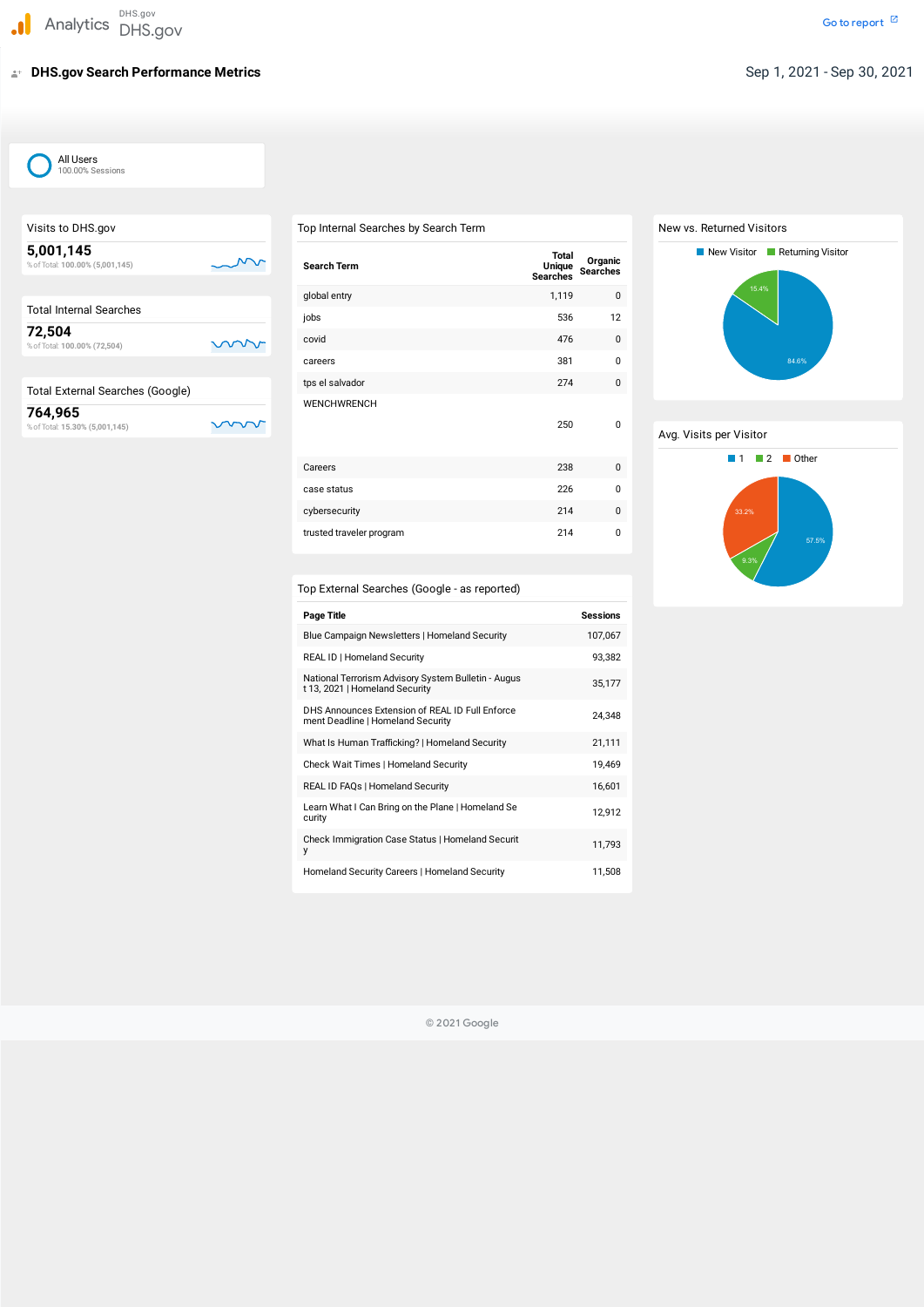#### **DHS.gov Customer Satisfaction Survey**

Time Period: 07/01/2021‐ 07/31/2021

### **Overall Customer Satisfaction Score 64.70**

# **How would you rate your overall experience today? 61.78**

| <b>Answer Choices</b>                                                                                                 | <b>Responses</b> | <b>Points</b> | Score  |
|-----------------------------------------------------------------------------------------------------------------------|------------------|---------------|--------|
| • Outstanding                                                                                                         | 615              | 100           | 61500  |
| • Above Average                                                                                                       | 482              | 75            | 36150  |
| • Average                                                                                                             | 557              | 50            | 27850  |
| • Below Average                                                                                                       | 152              | 25            | 3800   |
| • Poor                                                                                                                | 287              | 0             | 0      |
| <b>Total</b>                                                                                                          | 2093             |               | 129300 |
| Were you able to complete the purpose of your visit?                                                                  |                  |               | 59.82  |
| <b>Answer Choices</b>                                                                                                 | <b>Responses</b> | <b>Points</b> | Score  |
| • Yes                                                                                                                 | 1252             | 100           | 125200 |
| $\cdot$ No                                                                                                            | 841              | 0             | 0      |
| <b>Total</b>                                                                                                          | 2093             |               | 125200 |
| Would you still return to this website if you could get this                                                          |                  |               | 82.62  |
| information or service from another source?                                                                           |                  |               |        |
| <b>Answer Choices</b>                                                                                                 | <b>Responses</b> | <b>Points</b> | Score  |
| • Yes                                                                                                                 | 1469             | 100           | 146900 |
| $\cdot$ No                                                                                                            | 309              | 0             | 0      |
| <b>Total</b>                                                                                                          | 1778             |               | 146900 |
| Will you recommend this website to a friend or colleague?                                                             |                  |               | 75.37  |
| <b>Answer Choices</b>                                                                                                 | <b>Responses</b> | <b>Points</b> | Score  |
| • Yes                                                                                                                 | 1340             | 100           | 134000 |
| $\cdot$ No                                                                                                            | 438              | 0             | 0      |
| <b>Total</b>                                                                                                          | 1778             |               | 134000 |
| Please describe your experience finding your way around                                                               |                  |               | 56.97  |
| (navigating) DHS.gov today.                                                                                           |                  |               |        |
|                                                                                                                       |                  |               |        |
| NOTE: Excludes "Other" responses                                                                                      |                  |               |        |
| <b>Answer Choices</b>                                                                                                 | <b>Responses</b> | Points        | Score  |
| · Encountered no difficulties                                                                                         | 1013             | 100           | 101300 |
| • Had technical difficulties (e.g. error messages, broken links)                                                      | 94               | 0             | 0      |
| . Links did not take me where I expected                                                                              | 57               | 0             | 0      |
| . Links / labels are difficult to understand, they are not intuitive                                                  | 162              | 0             | 0      |
|                                                                                                                       | 264              | 0             | 0      |
| . Navigated to general area but couldn't find the specific content needed<br>. Too many links or navigational choices | 77               | 0             | 0      |
| . Would often feel lost, not know where I was                                                                         | 111              | 0             | 0      |
| Total                                                                                                                 | 1778             |               | 101300 |

NOTE: Excludes "Did not use search" and "Other" responses

| <b>Answer Choices</b>                                   | <b>Responses</b> | <b>Points</b> | Score        |
|---------------------------------------------------------|------------------|---------------|--------------|
| • Encountered no difficulties                           | 496              | 100           | 49600        |
| I was not sure what words to use in my search           | 110              | 0             | 0            |
| • Results were not helpful                              | 202              | 0             | 0            |
| . Results were not relevant to my search terms or needs | 116              | 0             | 0            |
| • Results were too similar / redundant                  | 46               | 0             | <sup>0</sup> |
| • Returned not enough or no results                     | 68               | 0             | <sup>0</sup> |
| • Returned too many results                             | 49               | 0             | <sup>0</sup> |
| Total                                                   | 1087             |               | 49600        |